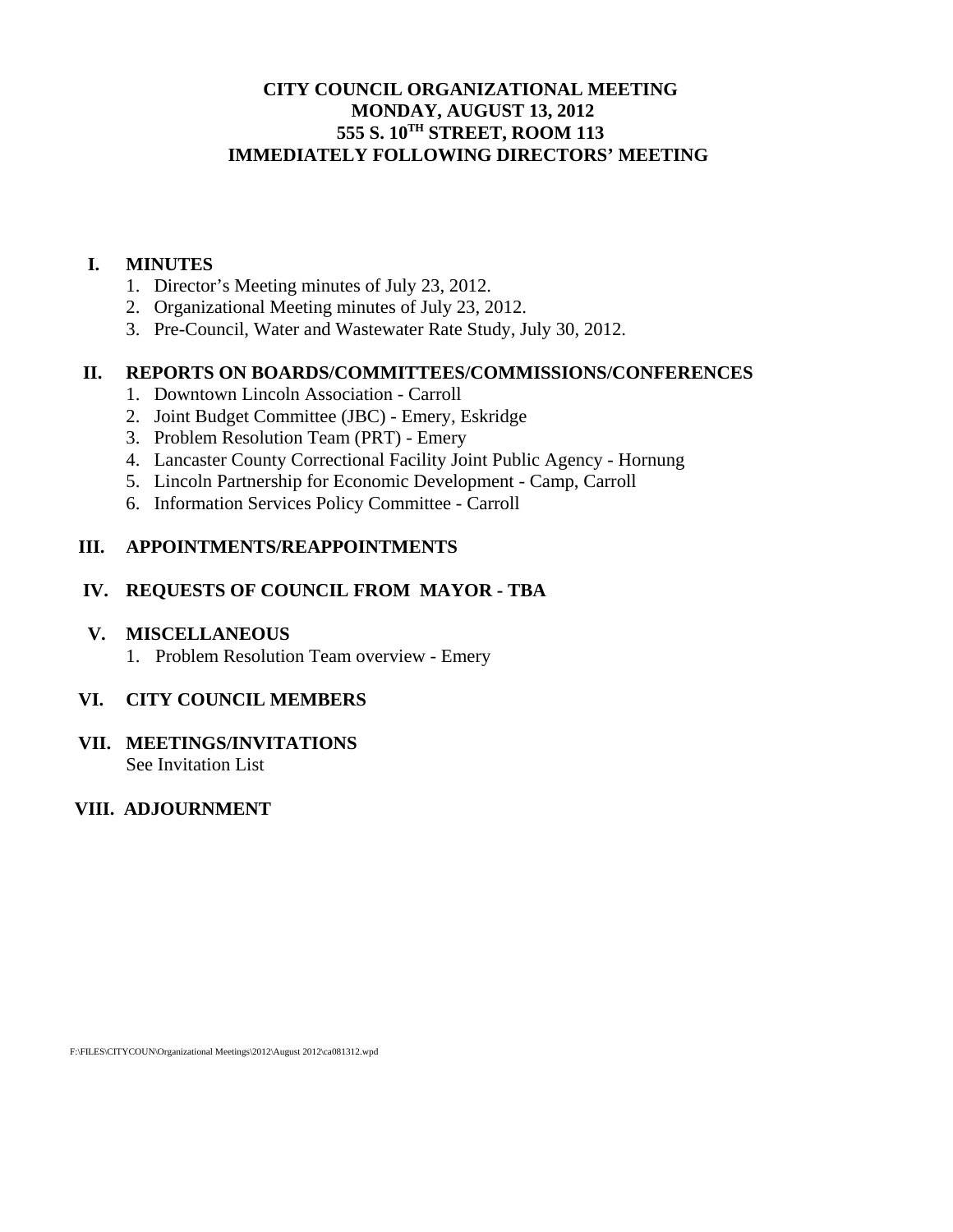#### **MINUTES CITY COUNCIL ORGANIZATIONAL MEETING MONDAY, AUGUST 13, 2012**

**Present:** Adam Hornung, Chair; DiAnna Schimek; Doug Emery; Jonathan Cook; Gene Carroll; and Jon Camp

**Absent:** Carl Eskridge, Vice Chair

**Others:** Rick Hoppe, Chief of Staff; Denise Pearce, Senior Policy Counsel

Chair Hornung opened the meeting at 2:22 p.m. and announced the location of the Open Meetings Act.

### **I. MINUTES**

.

- 1. Director's Meeting minutes of July 23, 2012.
- 2. Organizational Meeting minutes of July 23, 2012.
- 3. Pre-Council, Water and Wastewater Rate Study, July 30, 2012.

With no corrections the above minutes were approved.

### **II. REPORTS ON BOARDS/COMMITTEES/COMMISSIONS/CONFERENCES**

### **1. Downtown Lincoln Association (DLA) - Carroll**

Carroll stated they voted, and approved, the parking meters. Discussed and approved the way the City is moving towards Smart Meters, both independent and kiosks. Camp stated he had two board members call him independently and say they felt it was hard in a big city to not forward, but still had concerns.

Hornung asked about the timeline. Carroll replied are researching the meter types now and getting estimates on what they think best for the City. Emery asked if dates set for the meters installation? Hoppe replied have targeted November  $1<sup>st</sup>$ . Would like to get the meters in place as soon as possible, and hopefully have coincide, but depends on the number of meters, and a lengthy RFP. Did move back two months to try and accommodate the effort to get the meters in at the same time. Camp stated don't think there's a way to get an RFP out, receive the meters, and have them installed by November  $1<sup>st</sup>$ . Hoppe replied we may not be able to, but working on a Plan B, where with using a Smart Phone you can pay for a parking spot, with a sticker on the pole listing the number. This was discussed if we were not ready to go on the meters right away.

Cook asked if they found a new company, as the old company pulled out? Hoppe replied he didn't know but discussed with Ken Smith, Parking, a Plan B if we're not able to get the meters in by November  $1<sup>st</sup>$ . Cook stated at least trying for the date.

# **2. Joint Budget Committee (JBC) - Emery, Eskridge**

Emery stated Council voted last week on the agreed grants for the City's money. Hoping the County Board will vote the same way. At last meeting worked on finalizing the recommendations.

# **3. Problem Resolution Team (PRT) - Emery (Attachment A)**

Emery stated attachment includes meeting minutes, with the second part detailing specific houses. On the first two addresses listed, one has three pages of actions we've taken. The next address has four pages. The point is we spent a lot of time on very few houses, and sometimes very difficult to get them off the list. Some people may think these owners are somehow being harassed, or we shouldn't work so hard. If you look at three and one-half, or four pages of actions taken, at some point would think they might try to make their property meet codes.